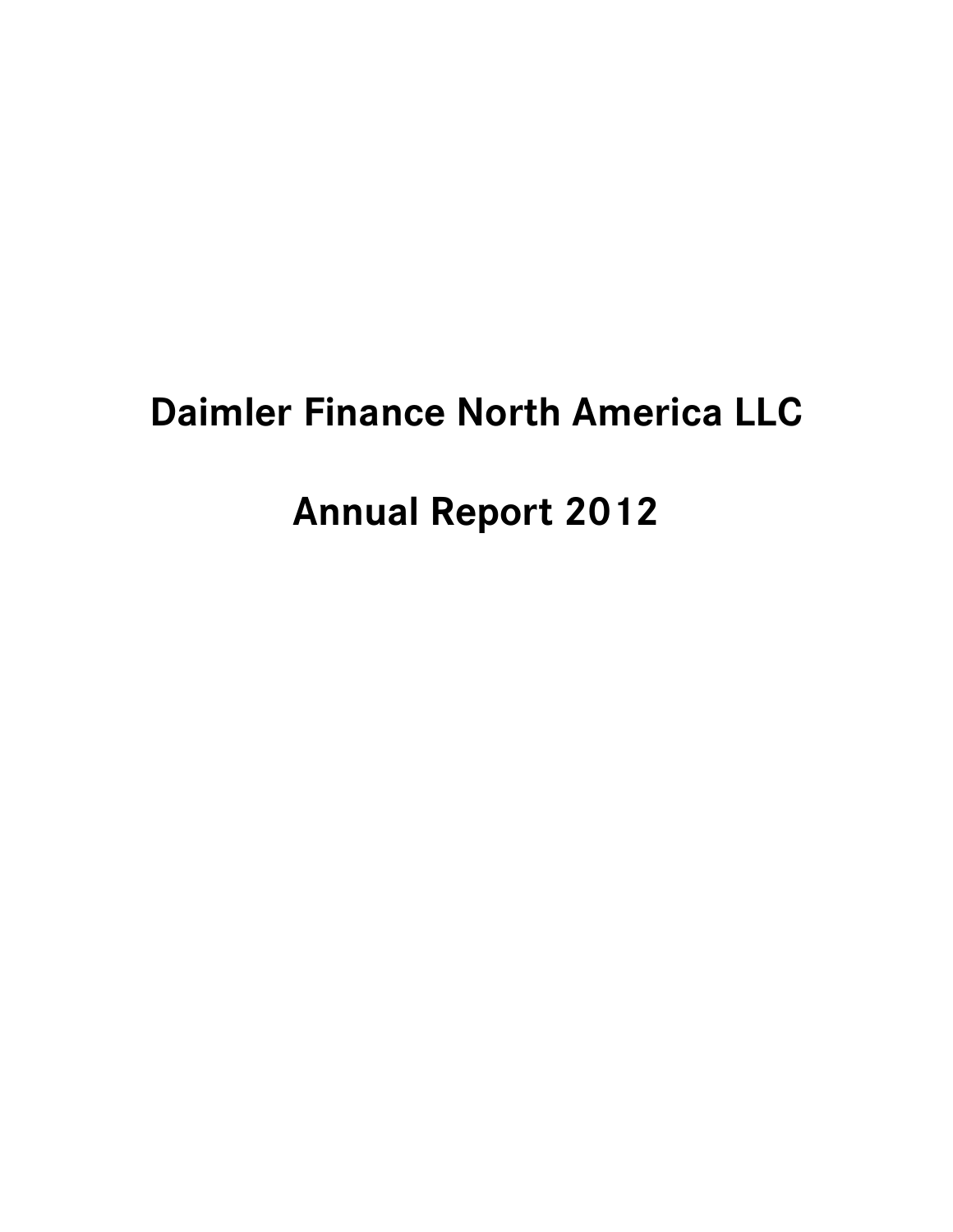# Table of Contents

| 2. |  |
|----|--|
| 3. |  |
| 4. |  |
| 5. |  |
| 6. |  |
|    |  |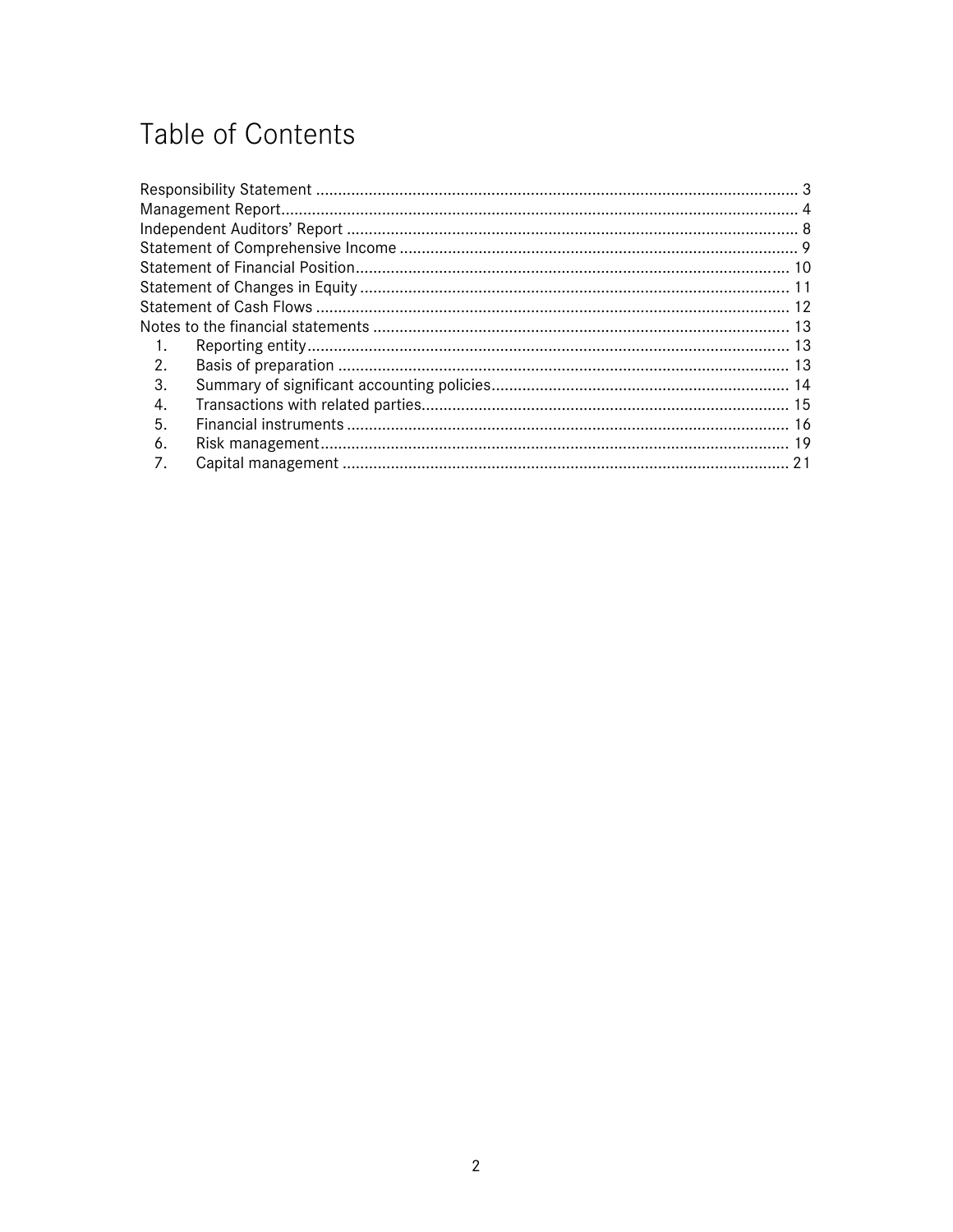# Responsibility Statement

To the best of our knowledge, and in accordance with the applicable reporting principles, the financial statements of Daimler Finance North America LLC provide a true and fair view of the assets, liabilities, financial position and profit or loss of the Company, and the Company's management report provides a fair review of the development and performance of the business and the position of the Company, together with a description of the principal opportunities and risks associated with the expected development of the Company.

Montvale, NJ (USA), March 28, 2013

Birger Qu

Ruben Simmons and Birger Ostermann **President & CEO** Chief Accounting Officer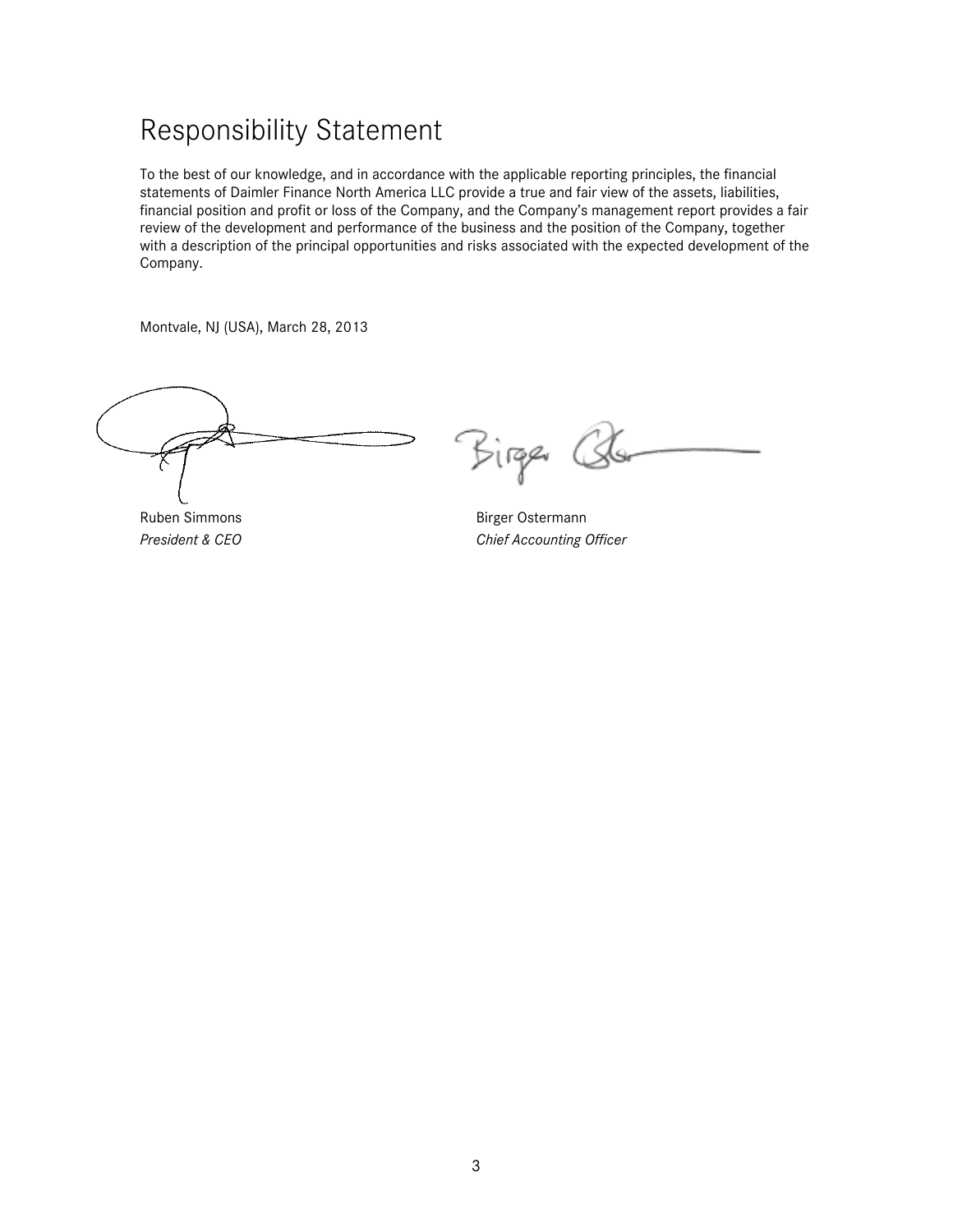(all amounts in thousands of U.S. dollars)

# Management Report

### **General**

Daimler Finance North America LLC ("DFNA" or the "Company") is a wholly-owned subsidiary of Daimler North America Corporation ("DNA"), which is in turn a wholly-owned subsidiary of Daimler AG ("DAG" or "Daimler").

DFNA accesses U.S. and foreign capital markets to raise funds, which it lends to DNA through a consolidated funding and cash management system. As such, it has relationships with other subsidiaries of DAG. DAG issued full and unconditional guarantees for DFNA's obligations incurred under its outstanding notes and bonds program and commercial paper program. DFNA and DNA entered into an intercompany loan agreement which is intended to mirror DFNA's external borrowings such that interest expense with third parties is offset by corresponding interest income from DNA.

This document contains forward looking statements that reflect our current views about future events. Words such as "anticipate," "assume," "believe," "estimate," "expect," "intend," "may," "plan," "project," "should" and similar expressions are used to identify forward-looking statements. These statements are subject to many risks and uncertainties, including:

- an adverse development of global economic conditions, in particular a decline of demand and investment activity in the United States;
- a deterioration of our funding possibilities on the credit and financial markets, which could result in an increase in borrowing costs or limit our funding flexibility;
- changes in currency exchange rates and interest rates;
- changes in laws, regulations and government policies that may affect the Company or any of its sister companies; and
- the business outlook of the Company's sister companies in the United States, which may affect the funding requirements of these companies in the automotive and financial services businesses.

The following discussion should be read in conjunction with the DFNA's financial statements as of and for the years ended December 31, 2012 and 2011, which were prepared using International Financial Reporting Standards (IFRS) as issued by the International Accounting Standards Board (IASB). Note 3 to the financial statements provide an overview of the Company's significant accounting policies.

The percentages in the following discussion were computed using exact dollar amounts and numbers. Some of those percentages may, therefore, not reflect the ratio between the rounded amounts presented below.

#### **Earnings**

#### *Interest Income*

Interest income decreased by 17% from \$704,217 in 2011 to \$586,280 in 2012, due to lower average interest rates in 2012 compared to 2011.

#### *Interest Expense*

Interest expense decreased by 17% from \$704,217 in 2011 to \$586,280 in 2012, due to lower average interest rates in 2012 compared to 2011.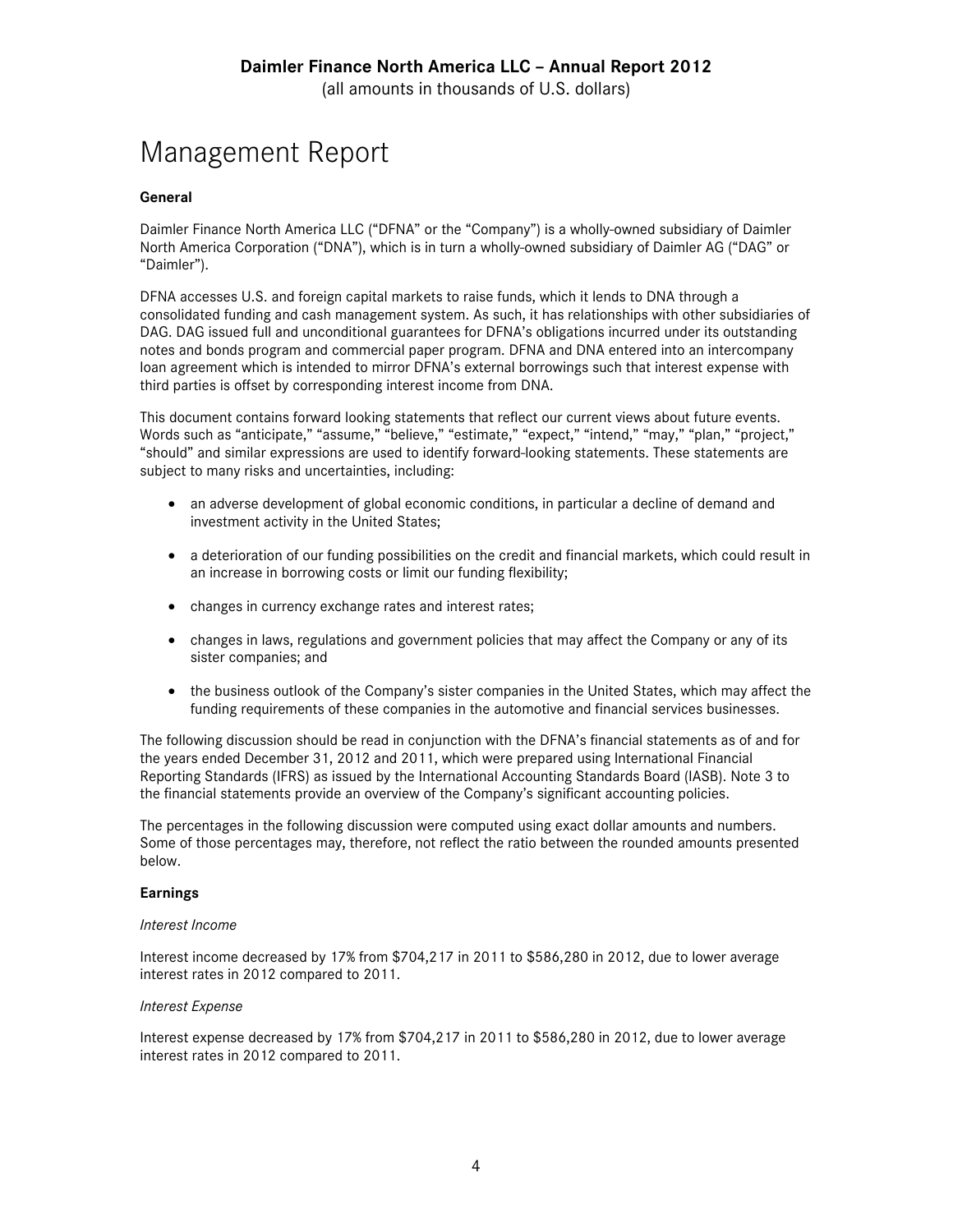(all amounts in thousands of U.S. dollars)

#### *Guarantee Fees*

Guarantee fees charged by DAG were \$12,364 in 2012, compared to \$10,698 in 2011, as the Company's outstanding balances of notes and bonds and commercial paper increased on average in 2012 compared to 2011.

#### *Other financial income (expense), net*

Other financial income (expense), net was zero for both 2012 and 2011, as foreign exchange gains and losses resulting from the valuation of the notes and bonds payable were offset by corresponding gains and losses on the receivables from DNA, which mirror the development of the notes and bonds payable.

#### *Administrative Expenses*

Administrative expenses were \$853 and \$627 for 2012 and 2011, respectively.

#### *Reimbursement of Expenses from DNA*

DFNA and DNA are parties to an agreement where DNA reimburses DFNA for any and all expenses incurred in connection with the administration of DFNA's notes and bonds program and commercial paper program. The reimbursement of expenses from DNA amounted to \$13,217 in 2012 and \$11,325 in 2011.

#### *Net Income*

Net income was zero in both 2012 and 2011.

#### **Financial Position**

Total assets were \$17,949,186 at December 31, 2012 compared to \$14,047,024 at December 31, 2011, an increase of \$3,902,162 or 28% because the issuances of loans exceeded the repayments of loans in 2012.

Total liabilities also increased, from \$14,047,024 at December 31, 2011 to \$17,949,186 at December 31, 2012, reflecting the issuances of notes and bonds exceeded the repayments of notes and bonds in 2012.

#### **Liquidity and Capital Resources**

In the ordinary course of business, the Company issues notes and bonds and commercial paper in the US and foreign capital markets and lends the proceeds to DNA. In 2012, \$7,376,241 new notes and bonds and commercial paper were issued, while there were \$6,134,055 new issuances in 2011. The Company had neither cash nor cash equivalents as of December 31, 2012 and 2011.

#### **Risk Report**

Many factors could directly and indirectly, through the close affiliation with DAG's affiliated companies, affect the Company's business, financial condition, and cash flows. The results of operations would not be affected due to the existing reimbursement agreements with DNA. The principal risks are described below.

#### *Economic Risks*

A worsening sovereign-debt crisis in the euro zone, the resulting turmoil in the financial markets and the banking sector, a slow down in growth in the US, high price volatility in raw-material markets, further increases in inflation rates and nascent protectionism could have significant adverse effects on the Daimler business in the US and, as a result, on the future financial position of the Company. If the unusually high unemployment situation in the US does not improve or worsens, private consumption will significantly decrease. The lack of agreement within the US Congress concerning the required budget cuts could lead to an automatic brake being applied to debt as of 2013. The effects of these factors on economic growth are difficult to estimate.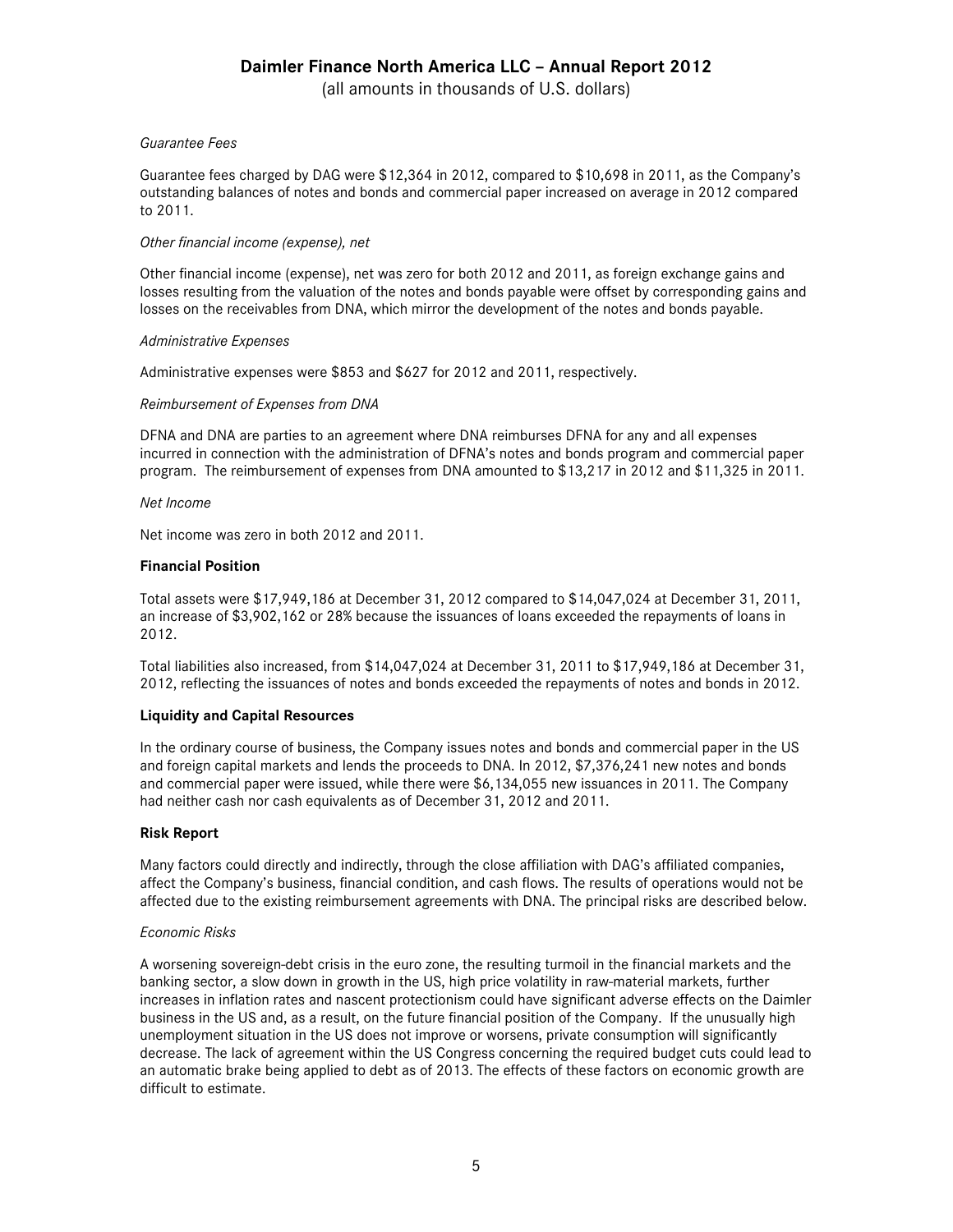(all amounts in thousands of U.S. dollars)

#### *Industry Risks*

Overcapacity and intense price competition in the automotive industry could force the Daimler companies in the US, which are financed by DFNA, to decrease production, reduce capacity or increase sales incentives, each of which would be costly and would indirectly affect the financial position of the Company significantly.

In addition, the financial services that Daimler offers in connection with the sale of vehicles involve several risks. These include the potential inability to recover the investments in leased vehicles or to collect the sales financing receivables if the resale prices of the vehicles securing these receivables fall short of the carrying value, which may lead to additional funding requirements through DFNA.

#### *Financial Risks*

Changes in interest rates may have substantial adverse effects on the Company's cash flows. Adverse effects may also arise from downgrades of the long-term debt ratings of the Company's ultimate parent company, DAG, and the ability of the Company to issue debt in the US and European markets. Lower demand for the Company's debt instruments could increase the borrowing costs or otherwise limit DFNA's ability to fund the Daimler operations in the US.

Note 6 to the Company's financial statements describes the risk management strategies employed by the Company to address such risks.

If any of these risks and uncertainties materialize, or if the assumptions underlying any of our forwardlooking statements prove incorrect, then our actual results may be materially different from those we express or imply by such statements. We do not intend or assume any obligation to update these forwardlooking statements. Any forward looking statement speaks only as of the date on which it is made.

#### **Corporate Governance**

#### *Corporate bodies*

As of December 31, 2012, the Company had ten officers and a board of directors which comprised three members. With this segregation, the officers are responsible for managing the day to day operations of the Company while the board of directors advises and monitors the officers.

#### *Compliance*

As part of the Daimler organization, the Company has applied all compliance principles the Daimler AG Board of Management has set including an Integrity Code. This Integrity Code is a set of guidelines for behavior defining a binding framework for the actions of all employees worldwide. Among other things, the guidelines define correct behavior in international business and in any cases of conflicts of interest, questions of equal treatment, proscription of corruption, the role of internal control systems and the duty to comply with applicable law as well as other internal and external regulations.

#### *Risk management and internal control*

The risk management system is one component of the overall planning, controlling and reporting process. Its goal is to enable the Company's management to recognize significant risks at an early stage and to initiate appropriate countermeasures in a timely manner (see note 6).

The officers of the Company are responsible for establishing and maintaining adequate internal control over financial reporting. Internal control over financial reporting is defined as a process designed to provide reasonable assurance regarding the reliability of financial reporting and the preparation of financial statements for external purposes in accordance with International Financial Reporting Standards (IFRS) and includes those policies and procedures that (1) pertain to the maintenance of records that in reasonable detail accurately and fairly reflect the transactions and dispositions of the assets of the Company; (2) provide reasonable assurance that transactions are recorded as necessary to permit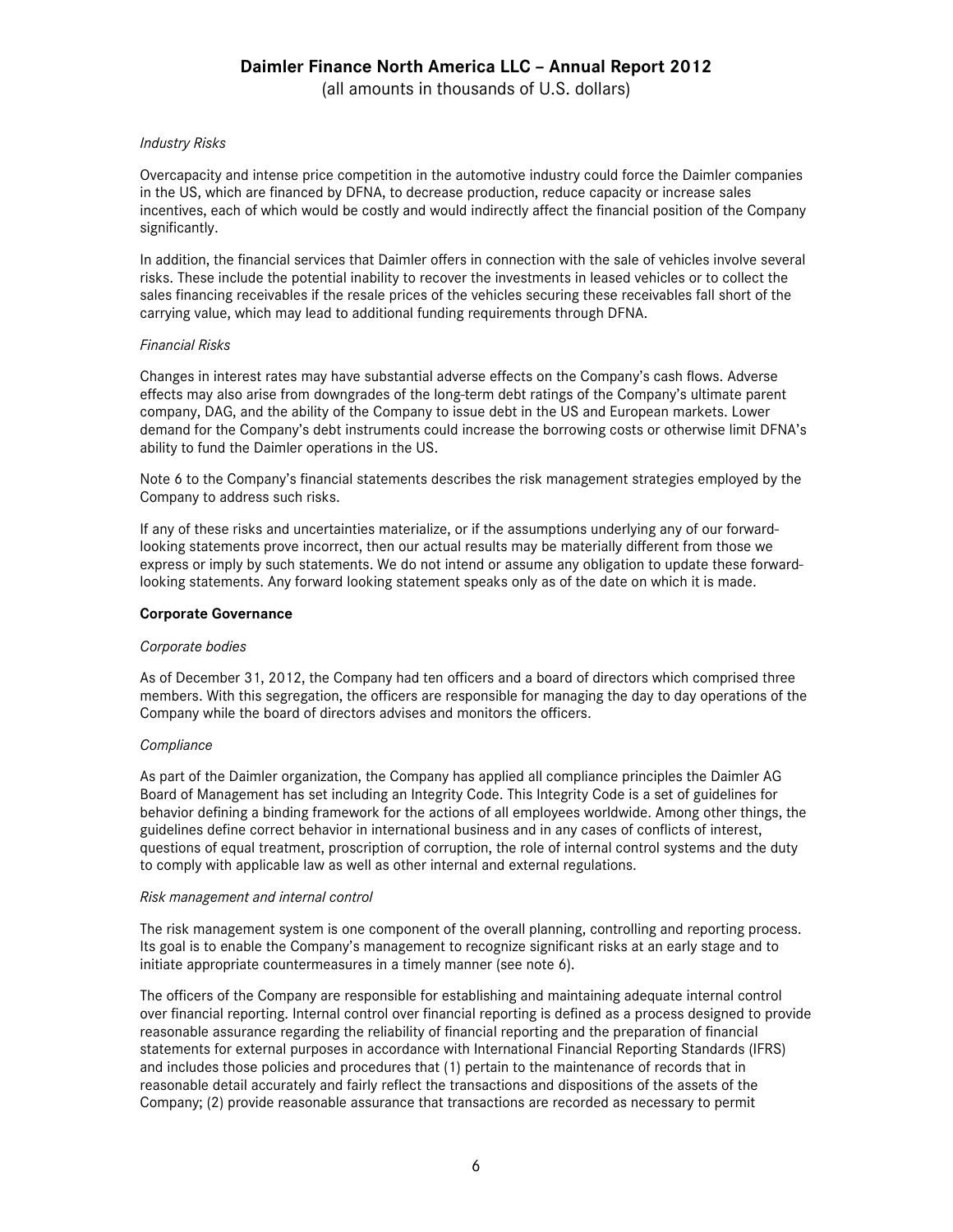(all amounts in thousands of U.S. dollars)

preparation of financial statements in accordance with IFRS, and that receipts and expenditures of the Company are being made only in accordance with authorizations of management and directors of the Company; and (3) provide reasonable assurance regarding prevention or timely detection of unauthorized acquisition, use or disposition of the Company's assets that could have a material effect on the financial statements.

#### *Accounting principles*

The financial statements of the Company are prepared in accordance with IFRS as issued by the IASB.

#### **Outlook**

Management expects net income and equity to be zero in 2013. This expectation is based on the assumption of a stable economic development and continuation of the Company's business model.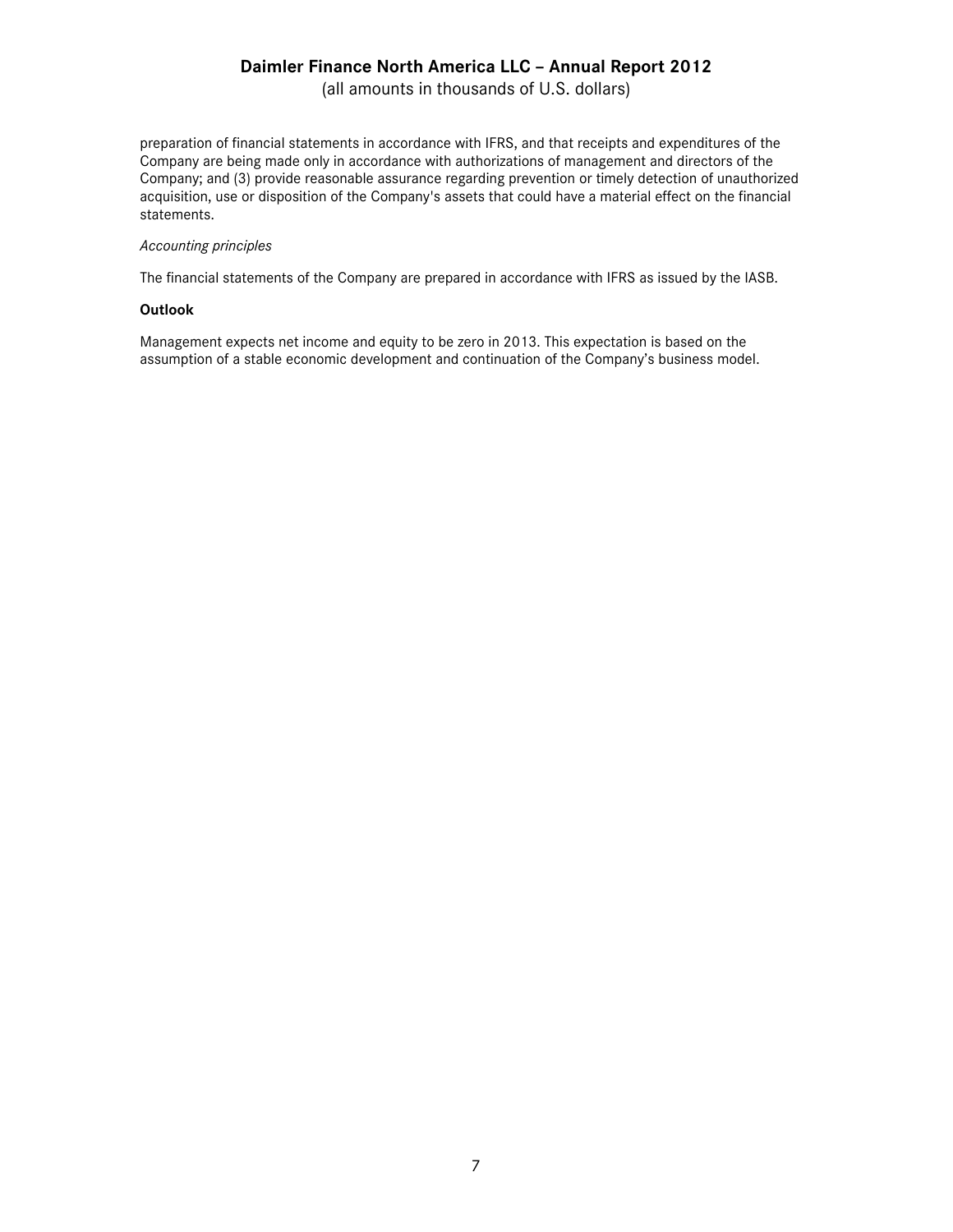

**KPMG LLP** 345 Park Avenue New York, NY 10154

### **Independent Auditors' Report**

The Board of Directors Daimler Finance North America LLC:

We have audited the accompanying financial statements of Daimler Finance North America LLC, which comprise the statements of financial position as of December 31, 2012 and 2011, and the related statements of comprehensive income, changes in equity, and cash flows for the years then ended, and the related notes to the financial statements.

# *Management's Responsibility for the Financial Statements*

Management is responsible for the preparation and fair presentation of these financial statements in accordance with International Financial Reporting Standards as issued by the International Accounting Standards Board; this includes the design, implementation, and maintenance of internal control relevant to the preparation and fair presentation of financial statements that are free from material misstatement, whether due to fraud or error.

### *Auditors' Responsibility*

Our responsibility is to express an opinion on these financial statements based on our audits. We conducted our audits in accordance with auditing standards generally accepted in the United States of America. Those standards require that we plan and perform the audit to obtain reasonable assurance about whether the financial statements are free from material misstatement.

An audit involves performing procedures to obtain audit evidence about the amounts and disclosures in the financial statements. The procedures selected depend on the auditors' judgment, including the assessment of the risks of material misstatement of the financial statements, whether due to fraud or error. In making those risk assessments, the auditor considers internal control relevant to the entity's preparation and fair presentation of the financial statements in order to design audit procedures that are appropriate in the circumstances, but not for the purpose of expressing an opinion on the effectiveness of the entity's internal control. Accordingly, we express no such opinion. An audit also includes evaluating the appropriateness of accounting policies used and the reasonableness of significant accounting estimates made by management, as well as evaluating the overall presentation of the financial statements.

We believe that the audit evidence we have obtained is sufficient and appropriate to provide a basis for our opinion.

# *Opinion*

In our opinion, the financial statements referred to above present fairly, in all material respects, the financial position of Daimler Finance North America LLC as of December 31, 2012 and 2011, and the results of its operations and its cash flows for the years then ended in accordance with International Financial Reporting Standards as issued by the International Accounting Standards Board.

KPMG LLP

New York City, NY March 28, 2013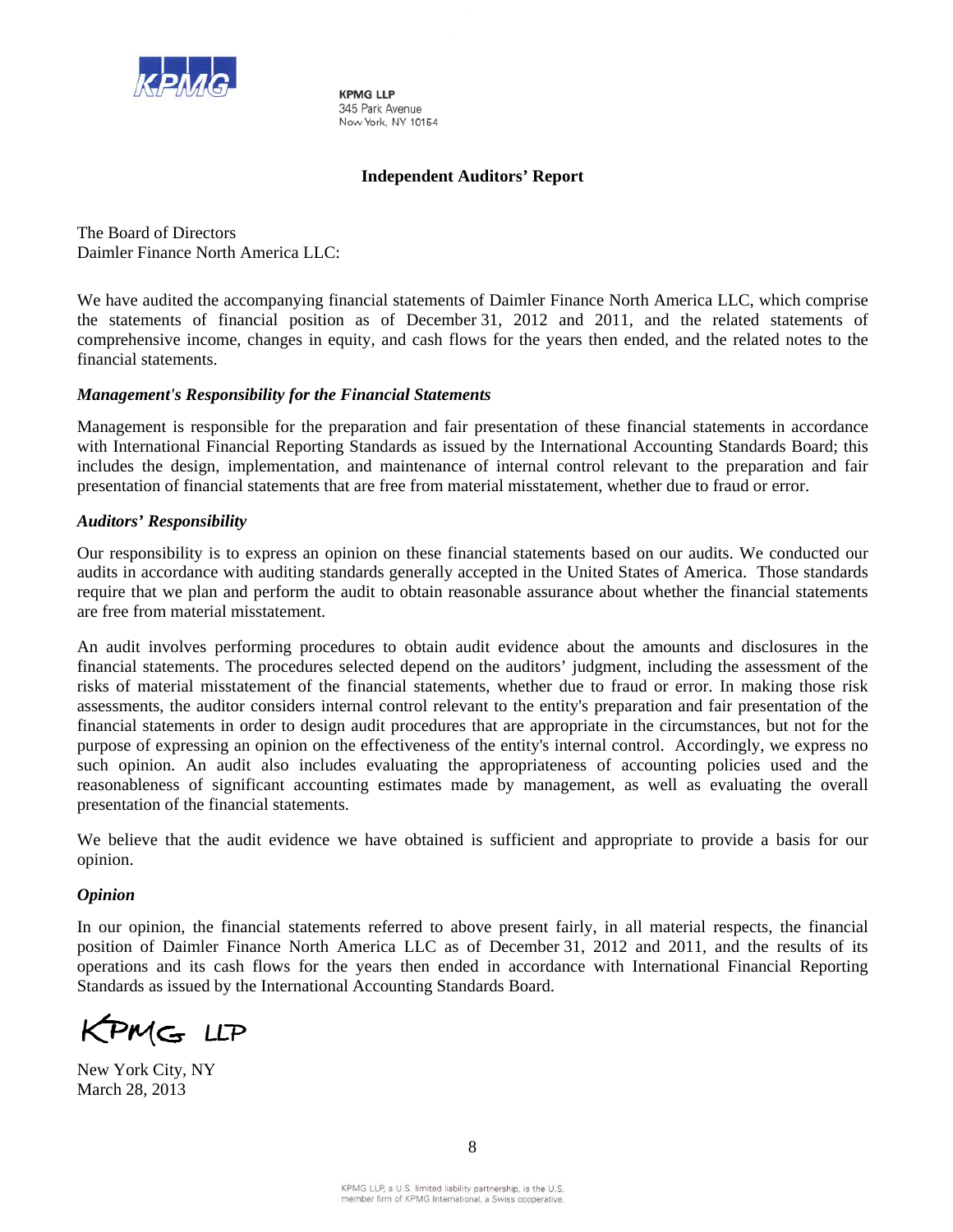|                                       |             | Year ended December 31, |            |  |
|---------------------------------------|-------------|-------------------------|------------|--|
|                                       | <b>Note</b> | 2012                    | 2011       |  |
| Interest income - DNA                 |             | 586,280                 | 704,217    |  |
| Interest expense – third parties      |             | (586,280)               | (704, 217) |  |
| Guarantee fees - DAG                  | 4           | (12, 364)               | (10, 698)  |  |
| Net interest expense                  |             | (12, 364)               | (10, 698)  |  |
|                                       |             |                         |            |  |
| Other financial income (expense), net |             |                         |            |  |
| Administrative expenses               | 4           | (853)                   | (627)      |  |
| Reimbursement of expenses from DNA    | 4           | 13,217                  | 11,325     |  |
| Net income                            |             |                         |            |  |
| <b>Total comprehensive income</b>     |             |                         |            |  |

# Statement of Comprehensive Income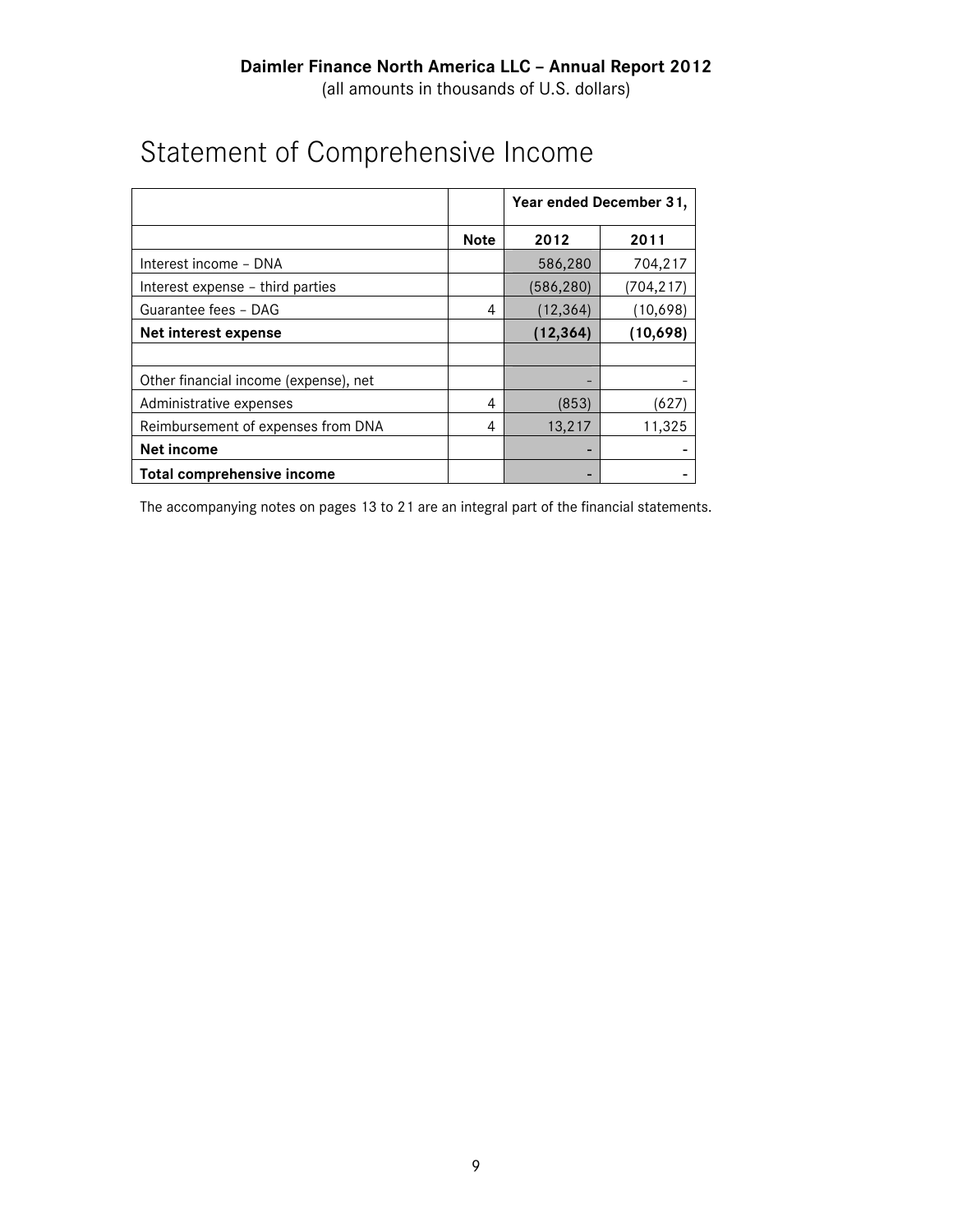|                                      |             |            | December 31, |
|--------------------------------------|-------------|------------|--------------|
|                                      | <b>Note</b> | 2012       | 2011         |
| <b>Assets</b>                        |             |            |              |
| Receivables from related parties     | 4           | 11,238,967 | 10,315,402   |
| <b>Total non-current assets</b>      |             | 11,238,967 | 10,315,402   |
| Receivables from related parties     | 4           | 6,510,818  | 3,491,926    |
| Accrued interest income from DNA     | 5           | 199,401    | 239,696      |
| <b>Total current assets</b>          |             | 6,710,219  | 3,731,622    |
| <b>Total assets</b>                  |             | 17,949,186 | 14,047,024   |
|                                      |             |            |              |
| <b>Equity and liabilities</b>        |             |            |              |
| <b>Total equity</b>                  |             |            |              |
| Notes and bonds payable              | 5           | 11,238,967 | 10,315,402   |
| <b>Total non-current liabilities</b> |             | 11,238,967 | 10,315,402   |
| Payables to related parties          | 4           | 11,961     | 7,080        |
| Notes and bonds payable              | 5           | 4,749,830  | 2,468,864    |
| Commercial paper                     | 5           | 1,749,027  | 1,015,982    |
| Accrued interest expense             | 5           | 199,401    | 239,696      |
| <b>Total current liabilities</b>     |             | 6,710,219  | 3,731,622    |
| <b>Total liabilities</b>             |             | 17,949,186 | 14,047,024   |
| <b>Total equity and liabilities</b>  |             | 17,949,186 | 14,047,024   |

# Statement of Financial Position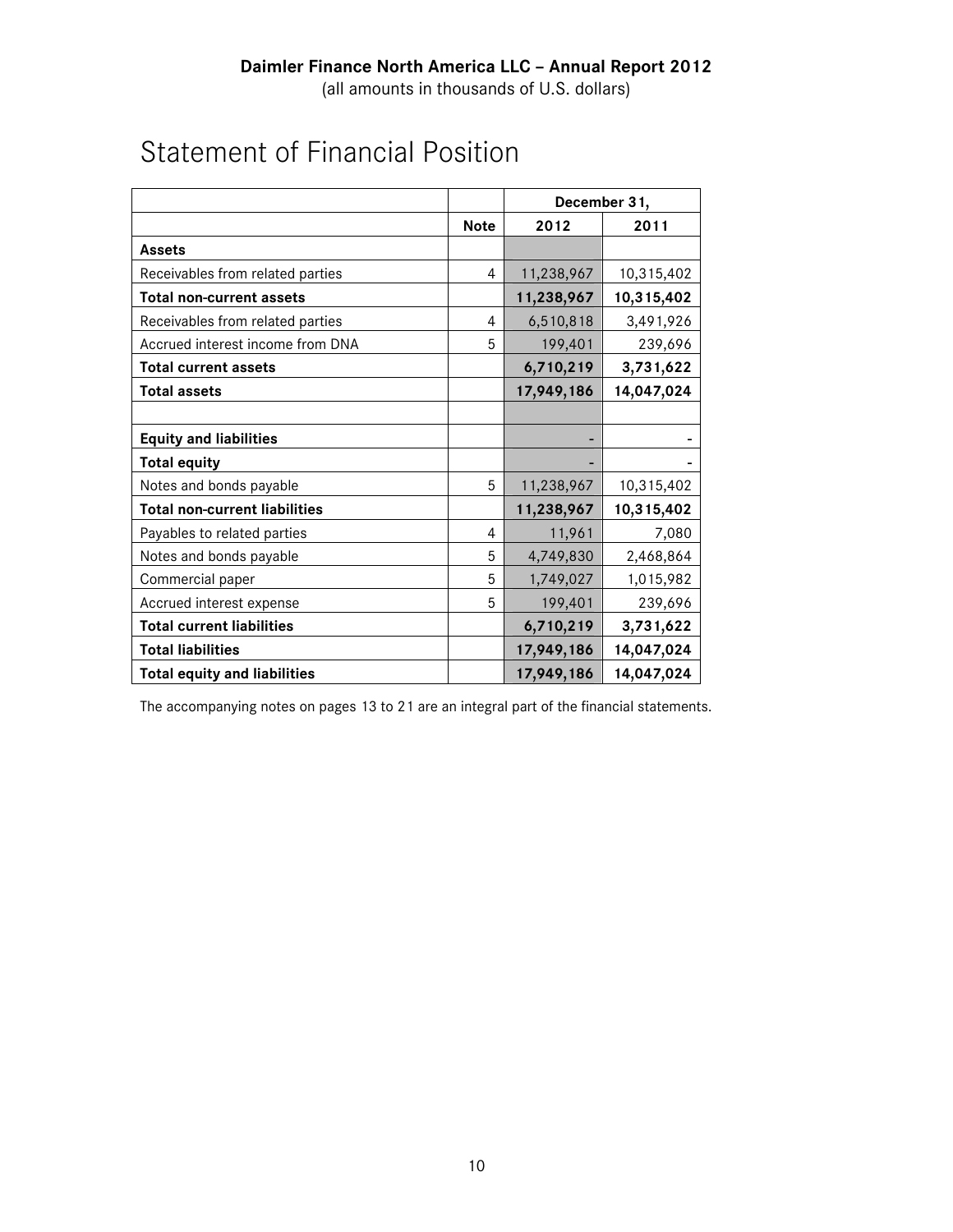# Statement of Changes in Equity

|                                                           | Member's<br>Investment | Retained<br><b>Earnings</b> | <b>Other</b><br><b>Reserves</b> | Total<br><b>Equity</b> |
|-----------------------------------------------------------|------------------------|-----------------------------|---------------------------------|------------------------|
| Balance at January 1, 2011                                |                        |                             |                                 |                        |
| Net income                                                |                        |                             |                                 |                        |
| <b>Total comprehensive income</b>                         |                        |                             |                                 |                        |
| Transactions with owners directly<br>recognized in equity |                        |                             |                                 |                        |
| Balance at December 31, 2011                              |                        |                             |                                 |                        |
| Net income                                                |                        |                             |                                 |                        |
| <b>Total comprehensive income</b>                         |                        |                             |                                 |                        |
| Transactions with owners directly<br>recognized in equity |                        |                             |                                 |                        |
| <b>Balance at December 31, 2012</b>                       |                        |                             |                                 |                        |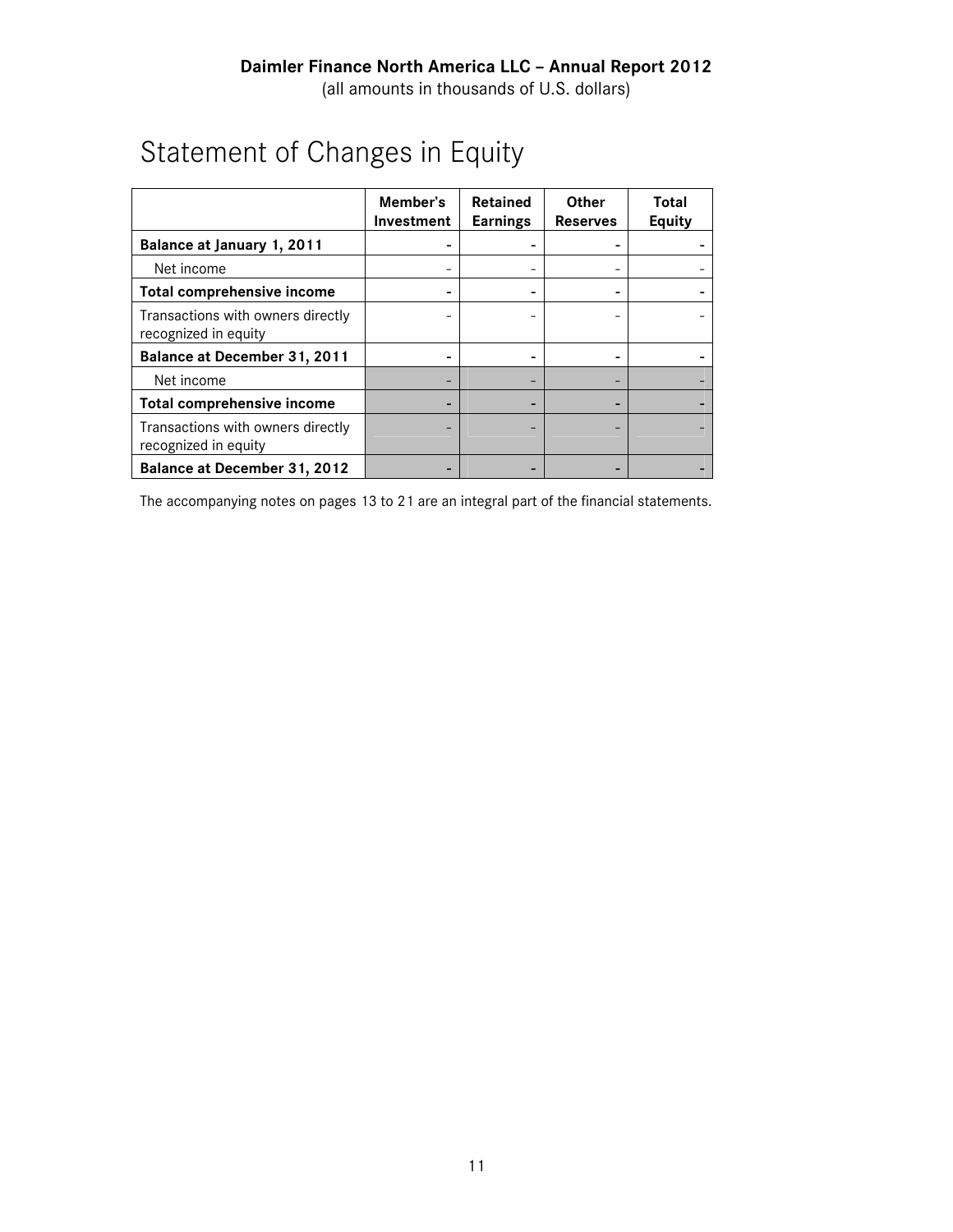# Statement of Cash Flows

|                                                           |             | Year ended December 31, |               |
|-----------------------------------------------------------|-------------|-------------------------|---------------|
|                                                           | <b>Note</b> | 2012                    | 2011          |
| Net income                                                |             |                         |               |
| Net increase/decrease in receivables from related parties | 4           | (3,915,316)             | 9,460         |
| Net decrease/increase in payables to related parties      | 4           | 4,881                   | (4, 279)      |
| Net cash used in/provided by operating activities         |             | (3,910,435)             | 5,181         |
| Net cash provided by investing activities                 |             |                         |               |
| Repayments of notes and bonds payable                     | 5           | (2,449,426)             | (6, 139, 236) |
| Issuances of notes and bonds payable                      | 5           | 5,627,214               | 5,118,073     |
| Repayments of commercial paper                            | 5           | (1,016,380)             |               |
| Issuances of commercial paper                             | 5           | 1,749,027               | 1,015,982     |
| Net cash provided by/used in financing activities         |             | 3,910,435               | (5, 181)      |
| Net increase/decrease in cash and cash equivalents        |             |                         |               |
| Cash and cash equivalents at the beginning of the period  |             |                         |               |
| Cash and cash equivalents at the end of the period        |             |                         |               |
|                                                           |             |                         |               |
| Supplemental information <sup>1</sup> :                   |             |                         |               |
| Interest paid                                             |             | (626, 575)              | (802, 227)    |
| Interest received                                         |             | 626,575                 | 802,227       |

1 All cash flows from interest are included in cash provided by operating activities. The Company does not have any cash flows from income taxes.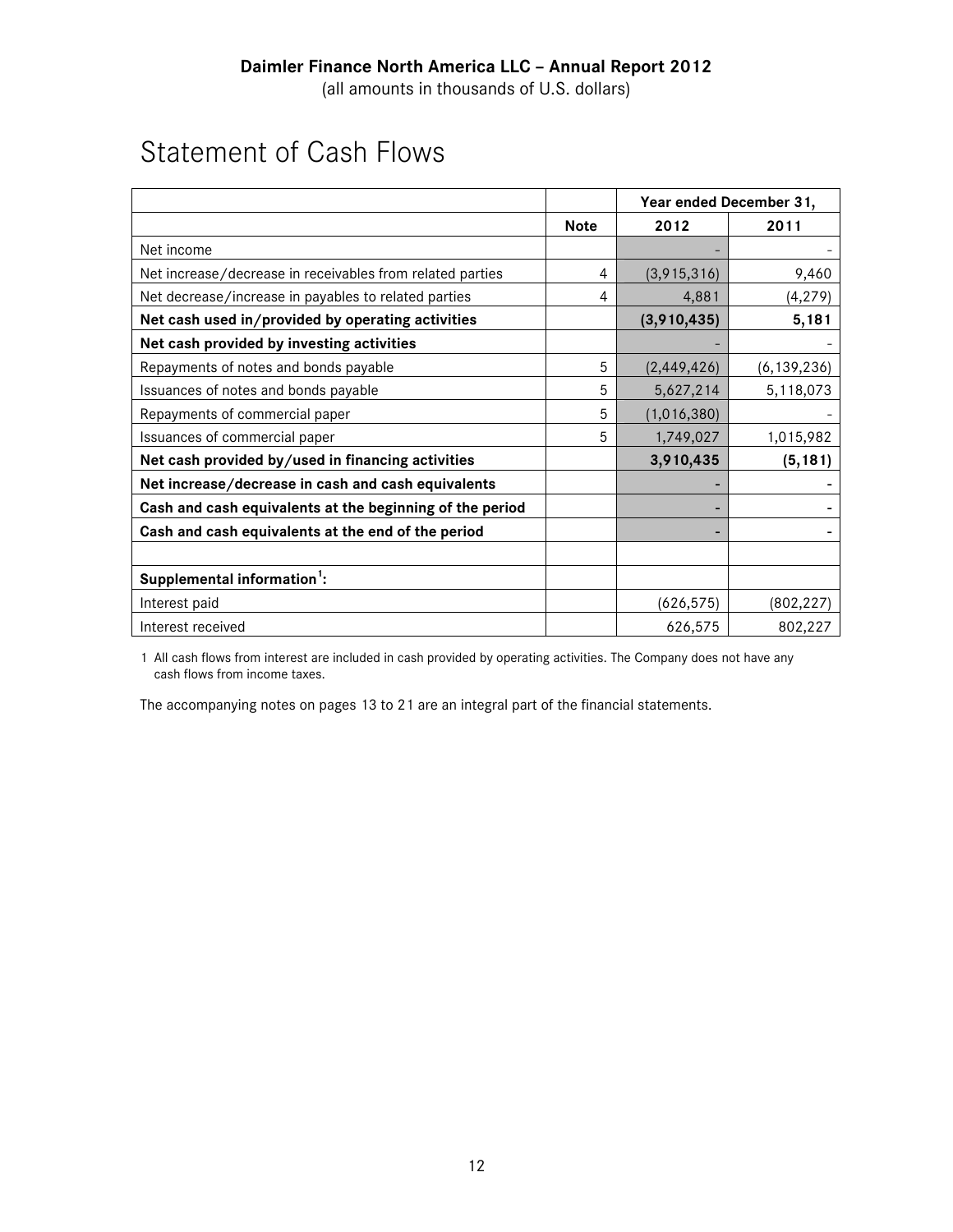# Notes to the financial statements

# **1. Reporting entity**

Daimler Finance North America LLC ("DFNA" or the "Company") is a limited liability company organized under the laws of Delaware. The Company is a wholly-owned subsidiary of Daimler North America Corporation ("DNA"), which is in turn a wholly-owned subsidiary of Daimler AG ("DAG"). Its registered office is located at 1209 Orange Street, Wilmington, Delaware 19801, USA.

DFNA accesses US and foreign capital markets to raise funds, which it lends to DNA through a consolidated funding and cash management system.

In the event of non-payment by DFNA, DAG irrevocably and unconditionally guarantees the debt holders the payment of the amounts corresponding to the principal of, and interest on the respective notes and bonds and commercial paper as they become due. DFNA and DNA entered into intercompany loan agreements which are intended to mirror DFNA's external borrowings such that interest expense with third parties is offset by corresponding interest income from DNA.

# **2. Basis of preparation**

# **(a) Statement of compliance**

The financial statements have been prepared in accordance with International Financial Reporting Standards ("IFRS") as issued by the International Accounting Standards Board ("IASB").

On March 28, 2013, the Board of Directors of DFNA authorized the financial statements for issue.

# **(b) Basis of measurement**

The financial statements have been prepared on the historical cost basis.

# **(c) Functional and presentation currency**

These financial statements are presented in U.S. dollars ("\$"), which is the Company's functional currency. The Company reports financial information in thousands of U.S. dollars, except where indicated otherwise.

# **(d) Presentation in the statement of financial position**

Presentation in the statement of financial position differentiates between current and non-current assets and liabilities. Assets and liabilities are classified as current if they mature within one year.

# **(e) Use of estimates and judgments**

The preparation of financial statements requires management to make judgments, estimates and assumptions that affect the application of accounting policies and the reported amounts of assets, liabilities, income and expenses. Actual results may differ from these estimates. Management's critical estimates relate to the fair values of the Company's notes and bonds payable and receivables from DNA. Refer to Note 5 for additional information.

Estimates and underlying assumptions are reviewed on an ongoing basis. Revisions to accounting estimates are recognized in the period in which the estimate is revised and are applied prospectively.

# **(f) IFRSs issued but not yet adopted**

In November 2009, the IASB published IFRS 9 "Financial Instruments" as part of its project of a revision of the accounting guidance for financial instruments. Requirements for financial liabilities were added to IFRS 9 in October 2010. The requirements for financial liabilities were carried forward unchanged from IAS 39, with the exception of certain changes to the fair value option for financial liabilities that address the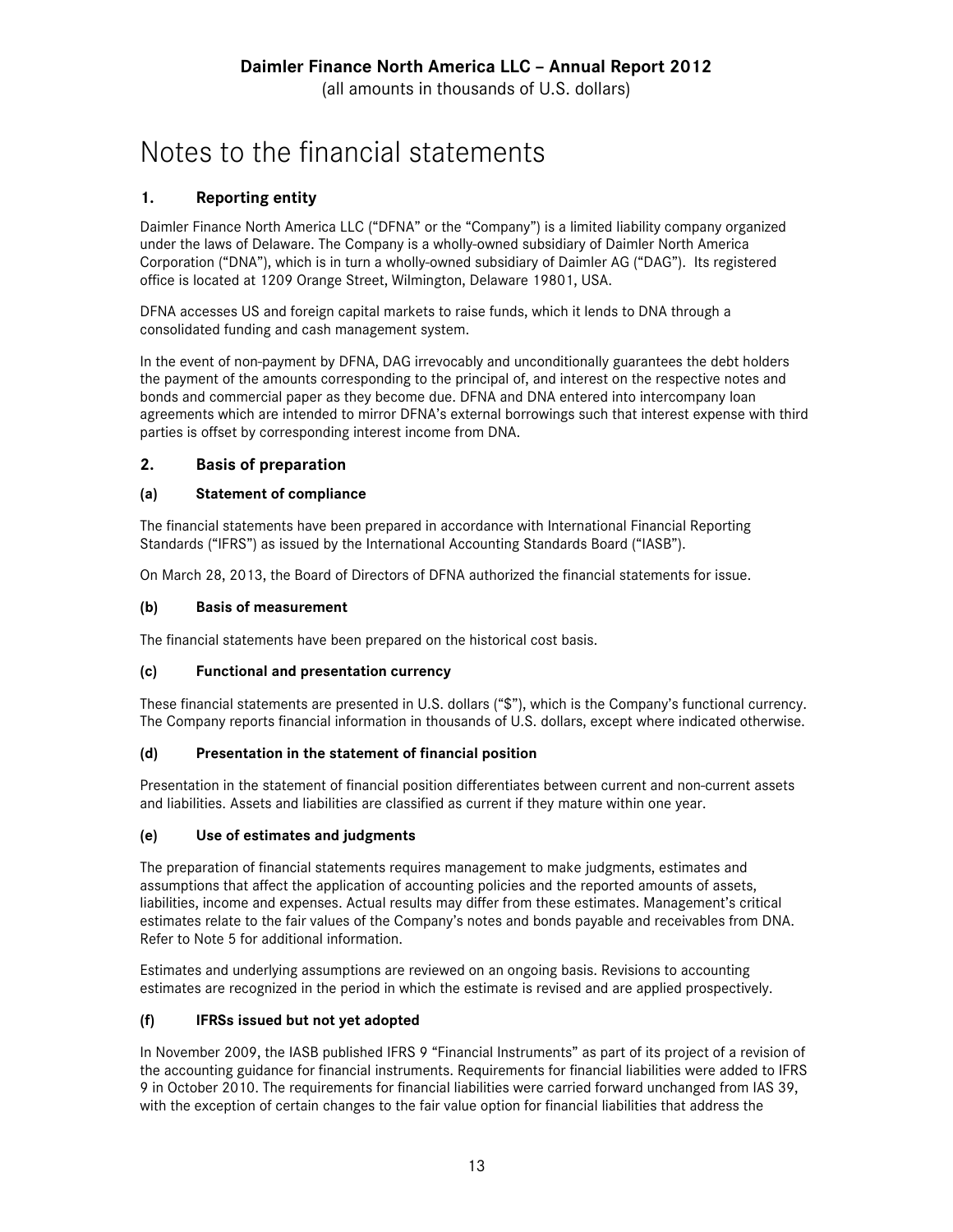(all amounts in thousands of U.S. dollars)

consideration of own credit risk. The new standard provides guidance on the accounting of financial assets and financial liabilities as far as classification and measurement are concerned. The standard will be effective for annual periods beginning on or after January 1, 2015. Earlier application is permitted. DFNA will not early adopt IFRS 9 "Financial Instruments" for 2013. DFNA will determine the expected effects on the financial statements as the adoption date nears.

In May 2011, the IASB published IFRS 13 Fair Value Measurement. The new standard replaces the fair value measurement rules contained in individual IFRSs and combines them in one standard for a single source of fair value measurement guidance. IFRS 13 is effective for annual periods beginning on or after January 1, 2013. DFNA did not make use of the possibility of earlier application of this standard. As a result of the application of IFRS 13, there will presumably be only minor effects on the financial statements.

Other IFRSs issued but not required to be adopted are not expected to have a significant influence on the Company's financial position, financial performance or statements of cash flows.

# **3. Summary of significant accounting policies**

### **(a) Interest income and expense**

Interest income and expense are recognized in the statement of comprehensive income using the effective interest method. The effective interest rate is the rate that exactly discounts the estimated future cash payments or receipts through the expected life of the financial asset or liability (or, where appropriate, a shorter period) to the carrying amount of the financial asset or liability. When calculating the effective interest rate, the Company estimates future cash flows considering all contractual terms of the financial instrument except future credit losses.

### **(b) Foreign currency translation**

Transactions in foreign currencies are translated into U.S. dollars at the spot exchange rate prevailing at the date of the transaction. Monetary liabilities denominated in foreign currencies at the reporting date are retranslated into U.S. dollars at the spot exchange rate at that date. Since the Company's receivables from DNA are intended to mirror its external borrowings, any resulting gains or losses on the notes and bonds payable are offset by the corresponding gains and losses on the receivables. The gains and losses from such remeasurement are recognized in the statement of comprehensive income in the line "other financial income (expense), net" and offset to zero.

#### **(c) Income taxes**

The Company is a single member limited liability company. As such, the Company is not a taxable entity for federal and state income tax purposes. Rather, taxable income or loss is included in its member's federal and state income tax returns and any resulting income taxes are paid by the member.

# **(d) Transactions with related parties**

DFNA is wholly owned by DNA and indirectly by DAG. Transactions with related parties in the normal course of business are recorded at the agreed upon exchange amount. Financial receivables and payables with related parties are entered into at prevailing market terms at the time of the transaction.

# **(e) Financial assets**

Financial assets consist primarily of receivables from DNA, which arise from intercompany loans. These receivables are non-derivative financial assets with fixed or determinable payments that are not quoted in an active market. After initial recognition, they are subsequently carried at amortized cost using the effective interest method less any impairment losses, if necessary. Gains and losses are recognized in the statement of comprehensive income when the loans and receivables are derecognized or impaired. Interest effects on the application of the effective interest method are also recognized in profit or loss.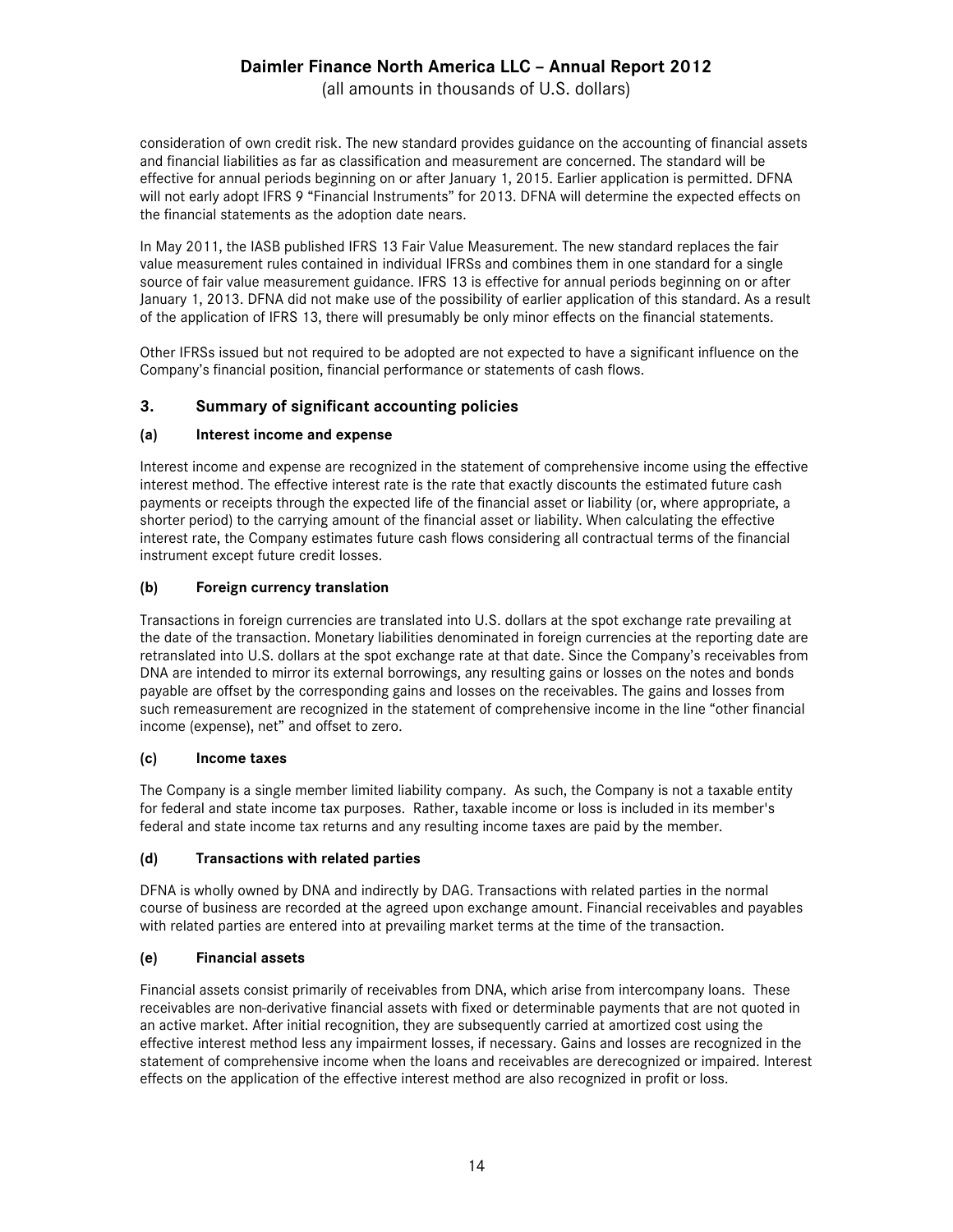(all amounts in thousands of U.S. dollars)

### **(f) Financial liabilities**

Financial liabilities include notes and bonds payable, commercial paper and accrued interest expense.

New notes and bonds and commercial paper issuances are recognized at fair value based on quoted prices on the day of issuance. After initial recognition, they are subsequently measured at amortized cost using the effective interest method.

## **4. Transactions with related parties**

The following table sets forth amounts receivable from related parties:

|                                           | December 31, |            |  |
|-------------------------------------------|--------------|------------|--|
|                                           | 2011<br>2012 |            |  |
| <b>DNA</b>                                | 17,749,770   | 13,805,297 |  |
| <b>DAG</b>                                | 15           |            |  |
| Daimler North America Finance Corporation |              | 2,031      |  |
| Total                                     | 17,749,785   | 13,807,328 |  |

The receivables bear interest at largely fixed rates ranging from 0.4% to 8.5%, with a weighted average interest rate of 3.2%. Interest income is recorded using the effective interest method. The Company recorded interest income from DNA of \$586,280 in 2012 and \$704,217 in 2011. As of December 31, 2012, aggregate annual maturities of receivables from related parties were as follows:

| Total  | 17,749,785 |
|--------|------------|
| > 2015 | 5,851,404  |
| 2015   | 2,791,828  |
| 2014   | 2,595,735  |
| 2013   | 6,510,818  |

The following table sets forth amounts payable to related parties:

|                                           | December 31  |       |  |
|-------------------------------------------|--------------|-------|--|
|                                           | 2012<br>2011 |       |  |
| <b>DAG</b>                                | 7.210        | 7.080 |  |
| Daimler North America Finance Corporation | 4.751        |       |  |
| Total                                     | 11.961       | 7.080 |  |

DFNA is charged fees for the full and unconditional guarantees on its outstanding notes and bonds and commercial paper programs by DAG. These fees are calculated as a set percentage of the outstanding notes and bonds and commercial paper for any given year. These guarantee fees were \$12,364 and \$10,698 for the years ended December 31, 2012 and 2011, respectively.

DFNA is charged for administrative overhead expenses by DNA. These expenses were \$853 and \$627 for the years ended December 31, 2012 and 2011, respectively, and are included in administrative expenses in the statements of comprehensive income.

DFNA and DNA are also parties to agreements pursuant to which DNA reimburses DFNA for any and all expenses incurred in connection with the administration of DFNA's notes and bonds and commercial paper programs. These reimbursements are recognized in income.

There are no related party transactions with key management personnel as defined in IAS 24.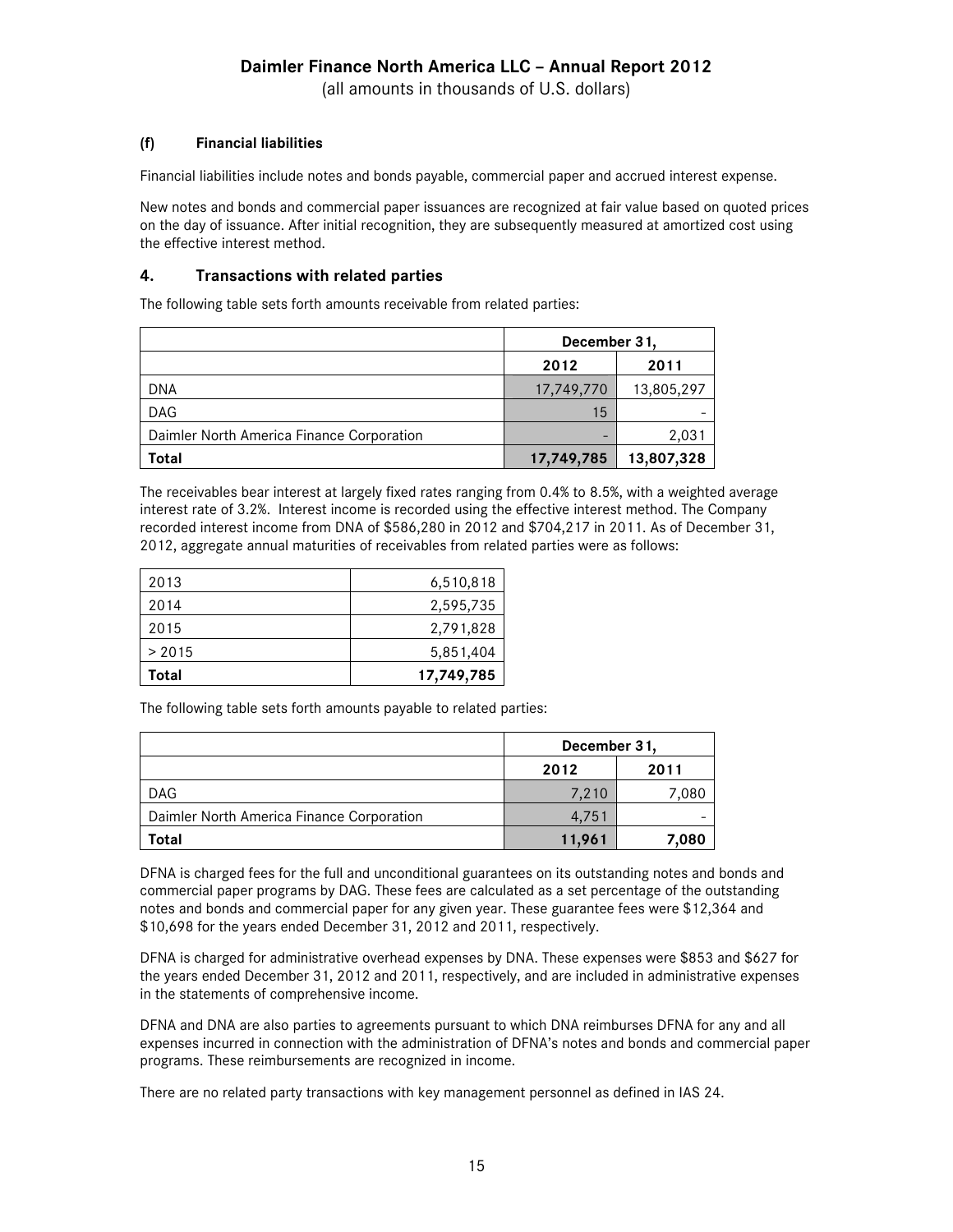(all amounts in thousands of U.S. dollars)

# **5. Financial instruments**

### **(a) Carrying amounts and fair values of financial instruments**

The following table shows the carrying amounts and fair values of the Company's financial instruments by IAS 39 "Financial Instruments: Recognition and Measurement" measurement category. The fair value of a financial instrument is the amount for which an asset could be exchanged, or a liability settled, between knowledgeable, willing parties in an arm's length transaction. Given the varying influencing factors, the reported fair values can only be viewed as indicators of the prices that may actually be achieved on the market.

|                                                  | December 31, 2012         |                   | December 31, 2011  |                   |  |
|--------------------------------------------------|---------------------------|-------------------|--------------------|-------------------|--|
|                                                  | <b>Carrying</b><br>amount | <b>Fair value</b> | Carrying<br>amount | <b>Fair value</b> |  |
| Loans and receivables                            |                           |                   |                    |                   |  |
| Receivables from related<br>parties              | 17,749,785                | 18,904,886        | 13,807,328         | 14,834,183        |  |
| Accrued interest income<br>from DNA              | 199,401                   | 199,401           | 239,696            | 239,696           |  |
| Total loans and receivables                      | 17,949,186                | 19,104,287        | 14,047,024         | 15,073,879        |  |
| <b>Total financial assets</b>                    | 17,949,186                | 19,104,287        | 14,047,024         | 15,073,879        |  |
| Financial liabilities at<br>amortized cost       |                           |                   |                    |                   |  |
| Notes and bonds<br>payable                       | 15,988,797                | 17, 143, 898      | 12,784,266         | 13,811,121        |  |
| Commercial paper                                 | 1,749,027                 | 1,749,027         | 1,015,982          | 1,015,982         |  |
| Payables to related<br>parties                   | 11,961                    | 11,961            | 7,080              | 7,080             |  |
| Accrued interest<br>expense                      | 199,401                   | 199,401           | 239,696            | 239,696           |  |
| Total financial liabilities at<br>amortized cost | 17,949,186                | 19,104,287        | 14,047,024         | 15,073,879        |  |
| <b>Total financial liabilities</b>               | 17,949,186                | 19,104,287        | 14,047,024         | 15,073,879        |  |

The fair values of financial instruments were calculated on the basis of market information available at the reporting date using the methods and assumptions presented below. Due to the short nature of accrued interest income and interest expense and payables to related parties, management assumes that their fair values are equal to the carrying amounts.

#### **Receivables from related parties**

DFNA intends to hold receivables from DNA to maturity. None of these receivables have been derecognized or are impaired, and the Company does not believe that these receivables are at risk of being impaired. The Company believes that the fair value of the receivables from DNA approximates the fair value of the external notes and bonds payable and commercial paper at December 31, 2012 and 2011, as the terms and interest rates of the receivables from DNA are intended to mirror DFNA's external borrowings such that interest expense and debt maturities with third parties are offset by corresponding interest income and loan maturities from DNA.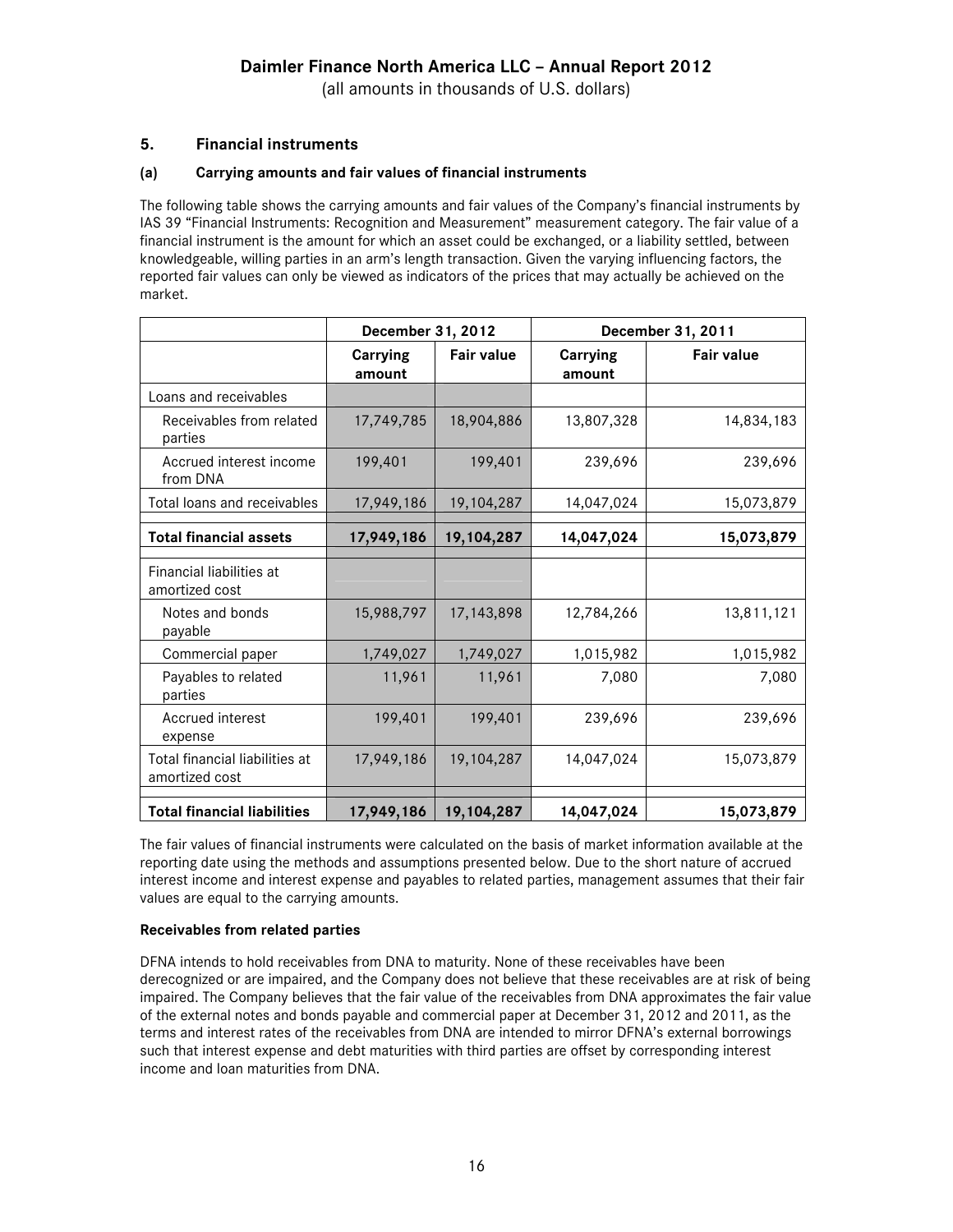(all amounts in thousands of U.S. dollars)

#### **Notes and bonds payable**

The fair values of notes and bonds are calculated as the present values of the estimated future cash flows, using a discounted cash flow analysis based on market interest rates for similar types of instruments issued by other Daimler entities, which approximate quoted market prices. If the counterparty can request payment at different dates, the discounted cash flows are measured on the basis of the earliest date on which DFNA can be required to pay.

#### **Commercial paper**

Because of the short maturities of these financial instruments, the carrying amount approximates the fair value.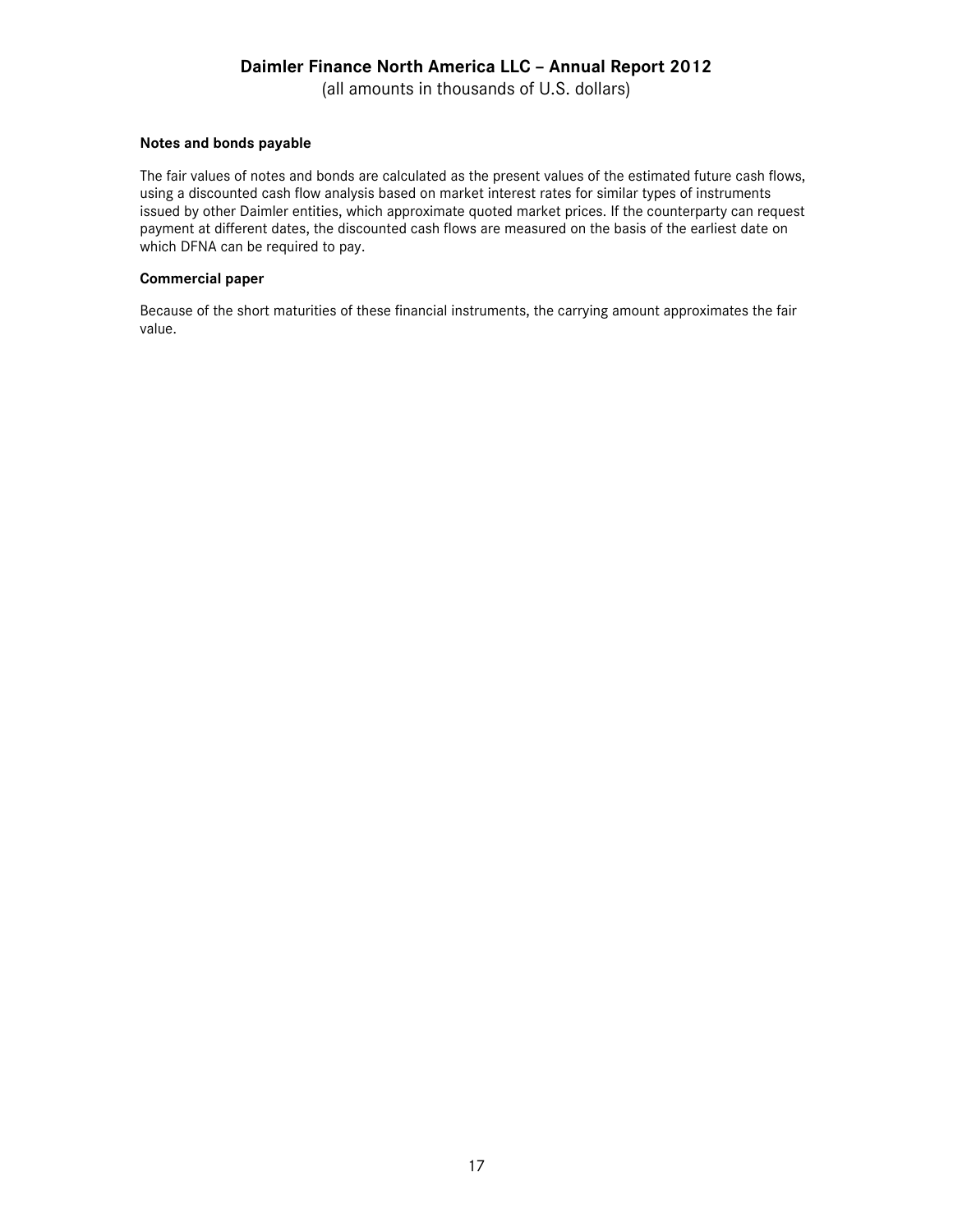(all amounts in thousands of U.S. dollars)

### **(b) Notes and bonds payable**

DFNA's obligations under the notes and bonds program are fully and unconditionally guaranteed by its ultimate parent company, DAG. Contemporaneously, DFNA and DNA entered into an agreement according to which DNA reimburses DFNA for any and all fees incurred by DFNA in the course of the administration of the program.

Terms and conditions of notes and bonds payable outstanding at December 31, 2012, are as follows:

|                                                     | <b>Currency</b> | <b>Nominal</b><br>Year of<br><b>Face value</b><br>interest rate<br>maturity |      | Carrying<br>amount |            |
|-----------------------------------------------------|-----------------|-----------------------------------------------------------------------------|------|--------------------|------------|
| Australian dollar - Euro Medium<br><b>Term Note</b> | <b>AUD</b>      | 7.000%                                                                      | 2013 | 103,790            | 103,347    |
|                                                     |                 |                                                                             |      |                    |            |
| Euro Medium Term Note                               | <b>EUR</b>      | 4.375%                                                                      | 2013 | 1,649,250          | 1,648,481  |
|                                                     |                 |                                                                             |      |                    |            |
| <b>US-Dollar Medium Term Notes</b>                  |                 |                                                                             |      |                    |            |
| Medium Term Note                                    | <b>USD</b>      | Libor+1.33%                                                                 | 2013 | 400,000            | 399,824    |
| Medium Term Note                                    | <b>USD</b>      | Libor+1.2%                                                                  | 2013 | 600,000            | 599,684    |
| Medium Term Note                                    | <b>USD</b>      | 6.500%                                                                      | 2013 | 2,000,000          | 1,998,493  |
| Medium Term Note                                    | <b>USD</b>      | 1.950%                                                                      | 2014 | 450,000            | 449,434    |
| Medium Term Note                                    | <b>USD</b>      | Libor+0.78%                                                                 | 2014 | 600,000            | 599,427    |
| Medium Term Note                                    | <b>USD</b>      | Libor+0.61%                                                                 | 2014 | 750,000            | 749,304    |
| Medium Term Note                                    | <b>USD</b>      | 1.875%                                                                      | 2014 | 800,000            | 797,570    |
| Medium Term Note                                    | <b>USD</b>      | 2.300%                                                                      | 2015 | 650,000            | 648,507    |
| Medium Term Note                                    | <b>USD</b>      | 1.650%                                                                      | 2015 | 650,000            | 648,683    |
| Medium Term Note                                    | <b>USD</b>      | 1.300%                                                                      | 2015 | 1,500,000          | 1,494,638  |
| Medium Term Note                                    | <b>USD</b>      | 3.000%                                                                      | 2016 | 700,000            | 697,753    |
| Medium Term Note                                    | <b>USD</b>      | 2.625%                                                                      | 2016 | 1,100,000          | 1,092,010  |
| Medium Term Note                                    | <b>USD</b>      | 2.400%                                                                      | 2017 | 500,000            | 498,603    |
| Medium Term Note                                    | <b>USD</b>      | 2.950%                                                                      | 2017 | 600,000            | 597,616    |
| Medium Term Note                                    | <b>USD</b>      | 2.250%                                                                      | 2017 | 750,000            | 742,818    |
| Medium Term Note                                    | <b>USD</b>      | 3.875%                                                                      | 2021 | 750,000            | 740,753    |
| Medium Term Note                                    | <b>USD</b>      | 8.500%                                                                      | 2031 | 1,500,000          | 1,481,852  |
| <b>Total US Dollar Medium Term</b><br><b>Notes</b>  |                 |                                                                             |      | 14,300,000         | 14,236,969 |
|                                                     |                 |                                                                             |      |                    |            |
| Total                                               |                 |                                                                             |      | 16,053,040         | 15,988,797 |

# **(c) Commercial paper**

In February 2011, DFNA entered into a \$3,000,000 private placement of commercial paper. As of December 31, 2012, \$1,749,027 commercial paper were outstanding with interest rates ranging from 0.43% to 1.18% and maturity dates ranging from January 4, 2013 to November 5, 2013. DFNA's obligations under the commercial paper program are fully and unconditionally guaranteed by its ultimate parent company, DAG.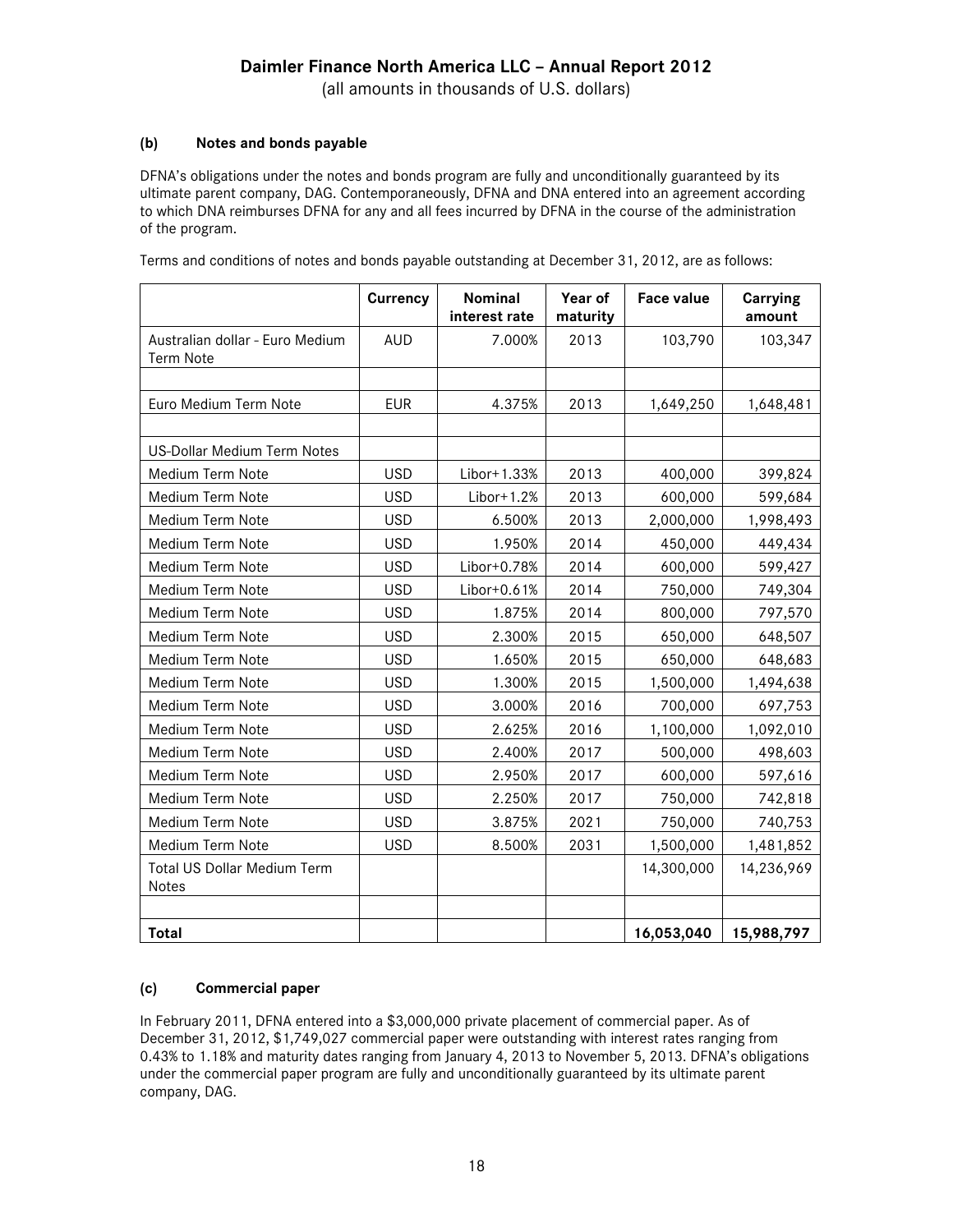(all amounts in thousands of U.S. dollars)

# **6. Risk management**

## **(a) Introduction**

The global nature of the Daimler businesses in the US exposes DFNA indirectly to the risks listed below:

- credit risk
- liquidity risk
- market risks

However, the resulting effects of these risks on the Company's financial position, cash flows and profitability are all offset by the existing reimbursement agreements between DFNA and DNA as well as the unconditional guarantee issued by DAG for DFNA's outstanding notes and bonds and commercial paper. As a result, the Company is exposed to DNA's, and indirectly to its ultimate parent DAG's, intent and ability to effect the repayment of these receivables and honor the unconditional guarantee.

This note presents information about the Company's exposure to each of the above risks, and the objectives, policies and processes for measuring and managing risk. As part of its policies and processes for managing and measuring, if necessary, these risks, the Company monitors DAG's liquidity position. DAG's financial statements are publicly available.

Debt ratings are an assessment by the rating agencies of the credit risk associated with DAG and are based on information provided by DAG or other sources. Lower ratings generally result in higher borrowing costs and reduced access to capital markets. Standard & Poor's Rating Services ("S&P"), Moody's Investors Service, Inc. ("Moody's"), Fitch Ratings Ltd. ("Fitch") and DBRS rate DAG's commercial paper (short-term) and senior unsecured long-term debt (long-term). DAG's ratings as of December 31, 2012 were as follows:

|                 | S&P | Moody's | <b>Fitch</b> | <b>DBRS</b> |
|-----------------|-----|---------|--------------|-------------|
| Short-term debt | A-2 | P-2     | Fク           | $R-1$ (low) |
| Long-term debt  | А-  | AЗ      | д-           | (low)       |

#### **(b) Risk management framework**

DFNA applies the guidelines established by its ultimate parent company, DAG, and when necessary, establishes its own guidelines unique to the transactions of the Company. The guidelines are established for risk controlling procedures and for the use of financial instruments, including a clear segregation of duties with regard to operating financial activities, settlement, accounting and controlling of financial instruments. The guidelines upon which the Company's risk management processes are based are designed to identify and analyze these risks, to set appropriate risk limits and controls and to monitor the risks by means of reliable and up-to-date administrative and information systems. The guidelines and systems are regularly reviewed and adjusted to changes in markets and businesses.

#### **(c) Credit risk**

Credit risk is the risk of financial loss to the Company if a counterparty of a financial instrument fails to meet its contractual obligations. It encompasses both the direct risk of default and the risk of a deterioration of creditworthiness as well as concentration risks.

The Company's assets consist primarily of receivables from DNA. As a result, the Company is exposed to DNA's, and indirectly to its ultimate parent DAG's, intent and ability to effect the repayment of these receivables. The maximum exposure to credit risk at the reporting date from receivables is equal to the carrying amount, which is equal to the total assets of the Company. As part of its policies and processes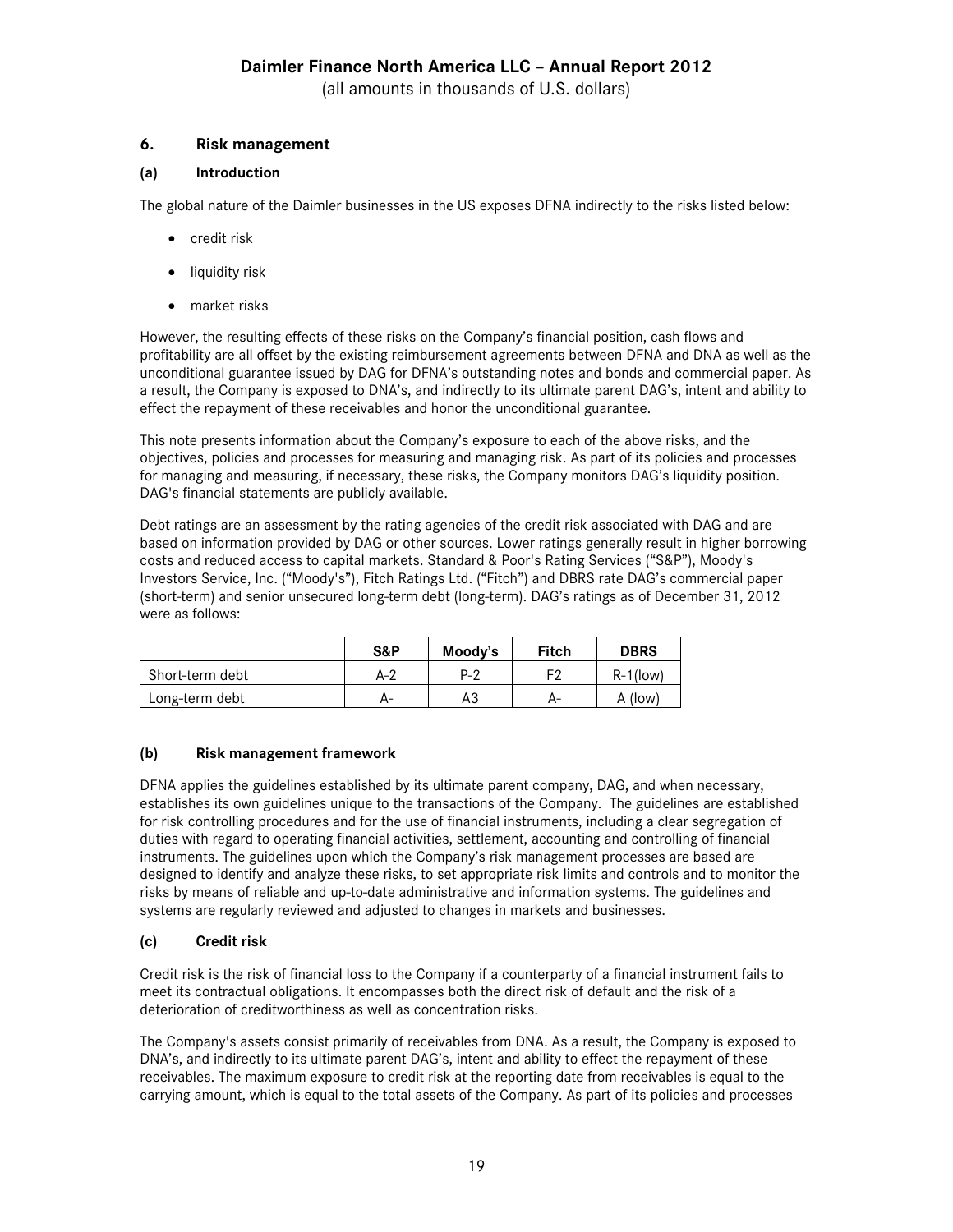(all amounts in thousands of U.S. dollars)

for managing and measuring, if necessary, the Company's exposure to credit risk, the Company monitors DAG's liquidity position.

### **(d) Liquidity risk**

Liquidity risk is the risk that the Company will encounter difficulty in meeting obligations associated with its financial liabilities.

Liquidity risk encompasses the risk that a company cannot meet its financial obligations in full when due. DFNA's source of liquidity is its external borrowings. The funds are primarily used to finance working capital and capital expenditure requirements as well as the cash needs of the lease and financing business of the DNA subsidiaries.

Depending on its cash needs and market conditions, DFNA issues bonds and notes and commercial paper in various currencies. Adverse changes in the capital markets could increase DFNA's funding costs and limit the Company's financial flexibility.

In October 2010, the Company, together with DAG and other DAG subsidiaries, entered into a Euro 7 billion 5 year credit facility with a syndicate of international banks. This facility provides funds for general corporate purposes. Prior approval from DAG is required before the Company can access this credit line. At the end of 2012 and through the issuance date of these financial statements, this facility was not utilized by the Company.

The liquidity runoff shown in the following table provides an insight into how the liquidity situation of the Company is affected by the cash flows of financial liabilities as of December 31, 2012. It comprises a runoff of the undiscounted principal and interest cash outflows of the financing liabilities and undiscounted payments from other financial liabilities.

|                                | Total      | 2013      | 2014      | 2015      | 2016      | 2017      | >2017     |
|--------------------------------|------------|-----------|-----------|-----------|-----------|-----------|-----------|
| Notes and bonds -<br>principal | 16,053,040 | 4,753,040 | 2,600,000 | 2,800,000 | 1,800,000 | 1,100,000 | 3,000,000 |
| Notes and bonds -<br>interest  | 3,475,906  | 563,972   | 324,534   | 285,350   | 242,512   | 188,288   | 1,871,250 |
| Commercial paper               | 1,757,750  | 1,757,750 |           |           |           |           |           |
| Payables to related<br>parties | 11,961     | 11,961    |           |           |           |           |           |
| Total                          | 21,298,657 | 7.086.723 | 2,924,534 | 3,085,350 | 2,042,512 | 1,288,288 | 4,871,250 |

If the counterparty can request payment at different dates, the liability is included on the basis of the earliest date on which DFNA can be required to pay.

#### **(e) Market risk**

Market risk is the risk that changes in market prices, such as interest rates and foreign exchange rates, will affect the Company's income or the value of its financial instruments. The objective of market risk management is to manage and control market risk exposures within acceptable parameters, while optimizing the return on risk.

The global nature of the Daimler businesses in the US exposes DFNA indirectly to market risks resulting from foreign currency exchange rates and changes in interest rates. However, the resulting effects of these market risks on the Company's financial position, cash flows and profitability are all offset by the existing reimbursement agreements between DFNA and DNA. DFNA maintains risk management control systems independent of Corporate Treasury.